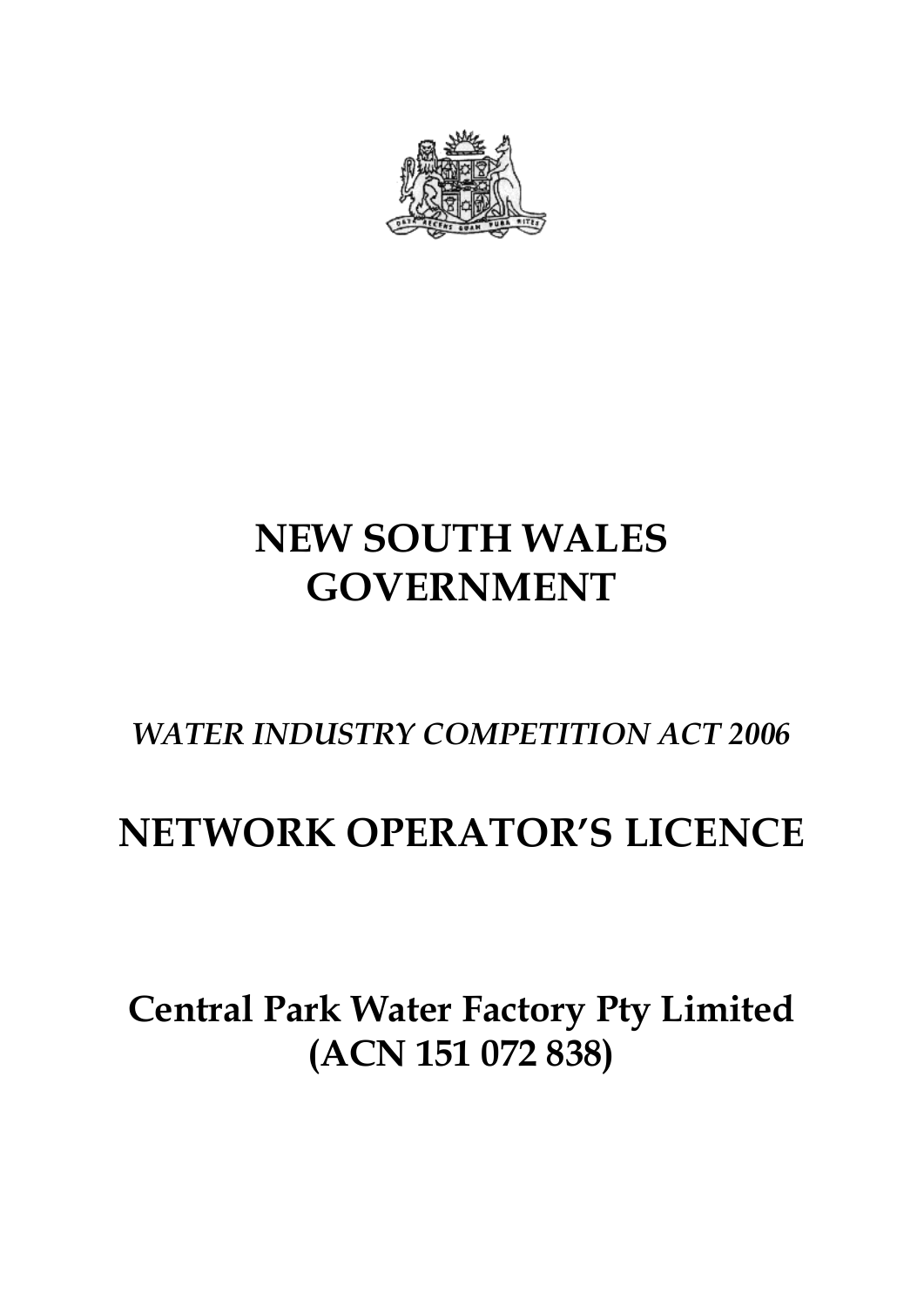

### **New South Wales**

## **Water Industry Competition Act 2006**

# **Grant of Network Operator's Licence** Licence No 12 022

I, Greg Pearce MLC, Minister for Finance and Services, under section 10 of the Water Industry Competition Act 2006, grant a network operator's licence to:

Central Park Water Factory Pty Limited (ACN 151 072 838)

to construct, maintain and operate water industry infrastructure, subject to:

- $(i)$ the conditions imposed by the Water Industry Competition Act 2006.
- the conditions imposed by clause 9 and set out in Parts 1, 2 and 3 of  $(ii)$ Schedule 1 to the Water Industry Competition (General) Regulation 2008.
- (iii) the conditions imposed by the Minister in the attached Schedule A, being special Ministerially-imposed licence conditions for Central Park Water Factory Pty Limited's Network Operator's Licence, and
- the conditions imposed by the Minister in the attached Schedule B, being  $(iv)$ standard Ministerially-imposed licence conditions for all licensed network operators.

 $l$  of  $l$ 

Minister for Finance and Services

Dated this

 $\frac{1}{2}$  day of  $\frac{1}{2}$  arr 20/3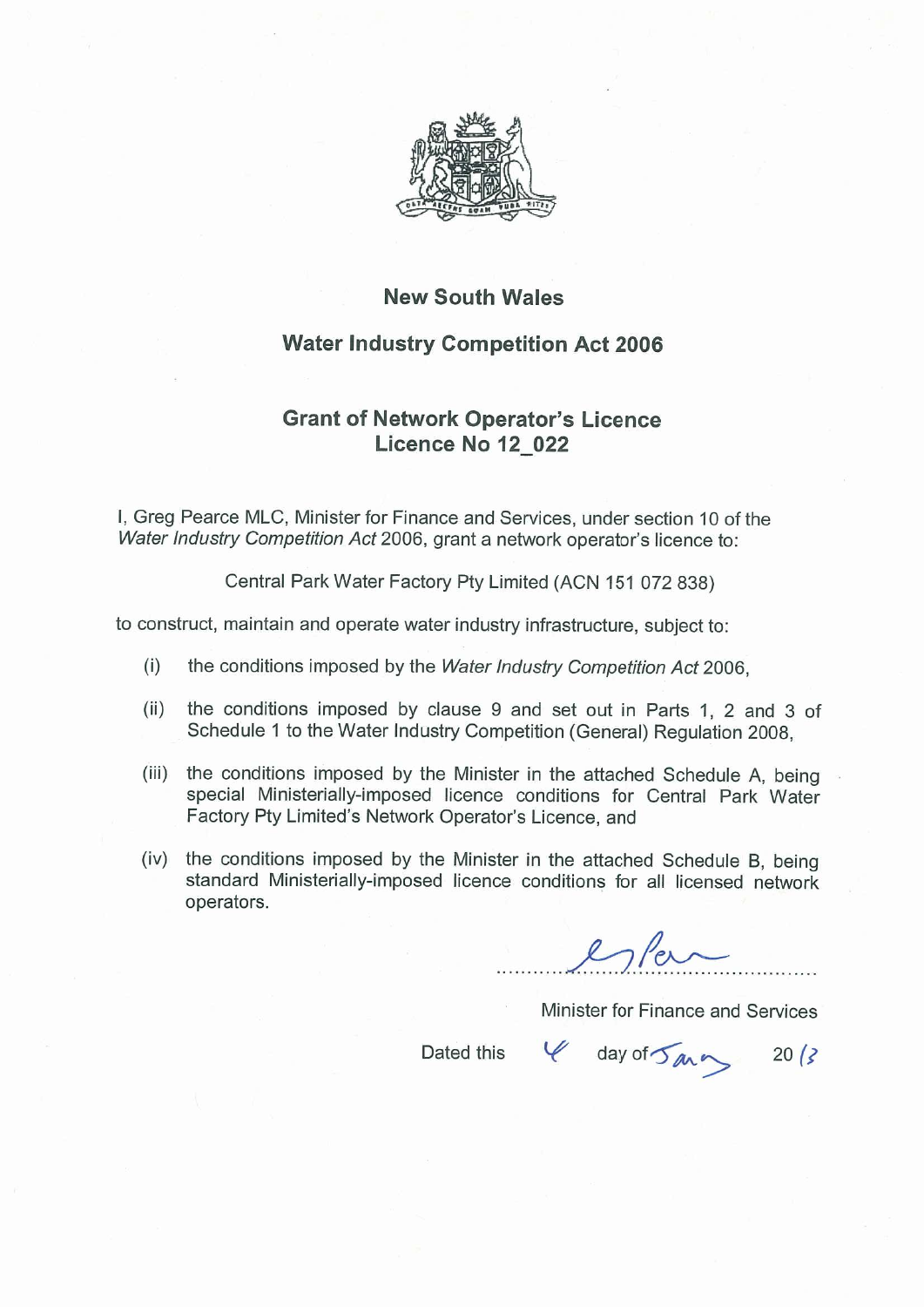### **SCHEDULE A - SPECIAL MINISTERIALLY-IMPOSED LICENCE CONDITIONS FOR CENTRAL PARK WATER FACTORY'S NETWORK OPERATOR'S LICENCE**

This schedule sets out the conditions which the Minister imposes pursuant to section 13(1)(b) of the Act. In addition to these Ministerially-imposed conditions, the Licensee is subject to obligations imposed by the Act, the Regulation and the standard Ministeriallyimposed licence conditions set out in Schedule B. The Minister may vary the conditions in this schedule or impose new conditions, provided there is no inconsistency with conditions imposed on the Licensee by the Act or the Regulation.

#### **A1 Activities authorised – sewerage services**

- A1.1 This Licence authorises the Licensee and any authorised persons specified in Table 1.1:
	- (i) to construct, maintain and operate the water industry infrastructure specified in Table 1.2;
	- (ii) for the authorised purposes specified in Table 1.3;
	- (iii) within the area of operations specified in Table 1.4,

subject to the conditions imposed by or under the Act, the Regulation and this Licence.

#### **Table 1.1 Authorised persons**

Water Factory Company Pty Limited (ABN 28 136 272 298)

Permeate Partners Pty Limited (ABN 54 130 112 257)

#### **Table 1.2 Water industry infrastructure**

Infrastructure used for the storage, conveyance, reticulation or treatment of sewage

#### **Table 1.3 Authorised purposes**

Collection and treatment of sewage

#### **Table 1.4 Area of operations**

- 1. The land bounded by the following streets in Chippendale, NSW 2008:
	- Broadway (between Abercrombie Street and Kensington Street);
	- Abercrombie Street (between Broadway and O'Connor Street);
	- O'Connor Street (between Abercrombie Street and Balfour Street);
	- Balfour Street (between O'Connor Street and Wellington Street);
	- Wellington Street (between Balfour Street and Regent Street);
	- Regent Street (between Wellington Street and Kensington Street); and
	- Kensington Street (between Regent Street and Broadway).
- 2. The land bounded by the following streets in Chippendale, NSW 2008:
	- Kensington Street (between Dwyer Street and Outram Street);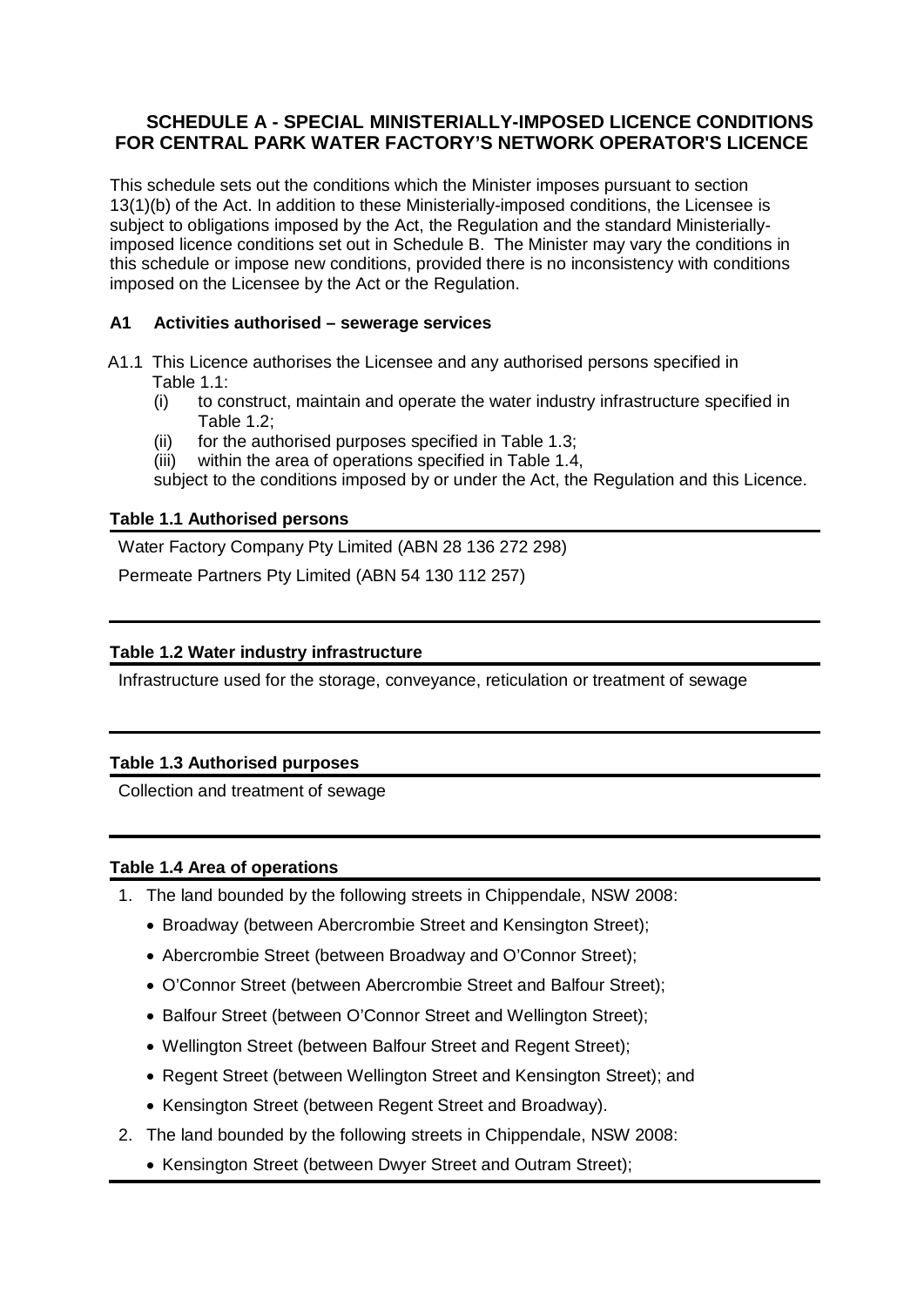- Outram Street (between Kensington Street and Goold Street);
- Goold Street;
- Regent Street (between Goold Street and Dwyer Street); and
- Dwyer Street.
- 3. The following streets in Chippendale, NSW 2008:
	- Broadway (between Abercrombie Street and Kensington Street);
	- Abercrombie Street (between Broadway and O'Connor Street);
	- O'Connor Street (between Abercrombie Street and Balfour Street);
	- Balfour Street (between O'Connor Street and Wellington Street);
	- Wellington Street (between Balfour Street and Regent Street);
	- Regent Street (between Wellington Street and Kensington Street, and between Goold Street and Dwyer Street);
	- Kensington Street (between Regent Street and Broadway);
	- Outram Street (between Kensington Street and Goold Street);
	- Goold Street; and
	- Dwyer Street.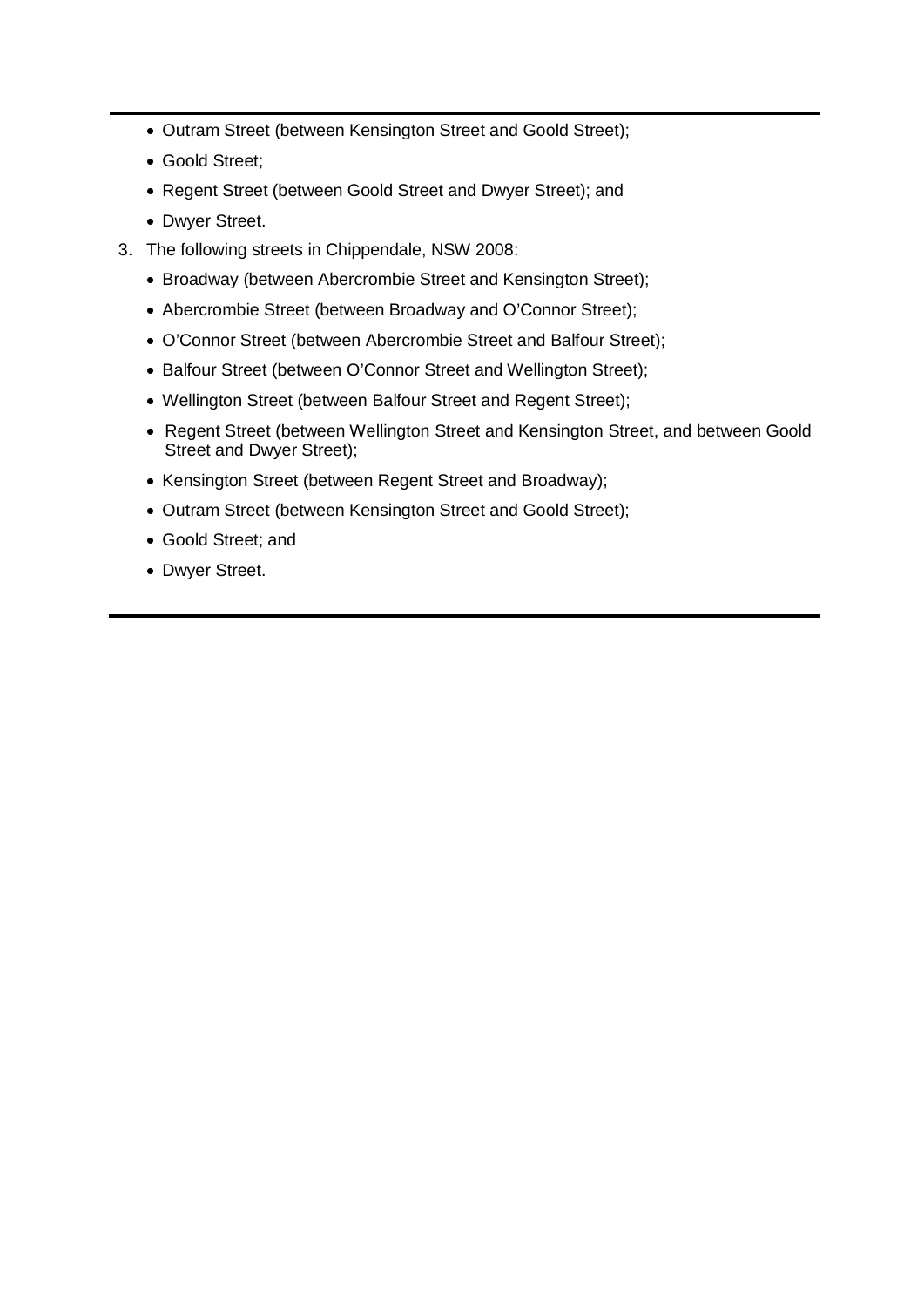#### **A2 Activities authorised – non-potable water supply**

- A2.1 This Licence authorises the Licensee and any authorised persons specified in Table 2.1:
	- (i) to construct, maintain and operate the water industry infrastructure specified in Table 2.2;
	- (ii) for the authorised purposes specified in Table 2.3;
	- (iii) within the area of operations specified in Table 2.4,

subject to the conditions imposed by or under the Act, the Regulation and this Licence.

#### **Table 2.1 Authorised persons**

Water Factory Company Pty Limited (ABN 28 136 272 298)

Permeate Partners Pty Limited (ABN 54 130 112 257)

#### **Table 2.2 Water industry infrastructure**

Infrastructure used for the production, treatment, filtration, storage, conveyance, or reticulation of non-potable water

#### **Table 2.3 Authorised purposes**

Toilet flushing

Supply of cold water to washing machine

Irrigation (including irrigation of vertical gardens)

Cooling tower make up water

Car washing

#### **Table 2.4 Area of operations**

- 1. The land bounded by the following streets in Chippendale, NSW 2008:
	- Broadway (between Abercrombie Street and Kensington Street);
	- Abercrombie Street (between Broadway and O'Connor Street);
	- O'Connor Street (between Abercrombie Street and Balfour Street);
	- Balfour Street (between O'Connor Street and Wellington Street);
	- Wellington Street (between Balfour Street and Regent Street);
	- Regent Street (between Wellington Street and Kensington Street); and
	- Kensington Street (between Regent Street and Broadway).
- 2. The land bounded by the following streets in Chippendale, NSW 2008:
	- Kensington Street (between Dwyer Street and Outram Street);
	- Outram Street (between Kensington Street and Goold Street);
	- Goold Street;
	- Regent Street (between Goold Street and Dwyer Street); and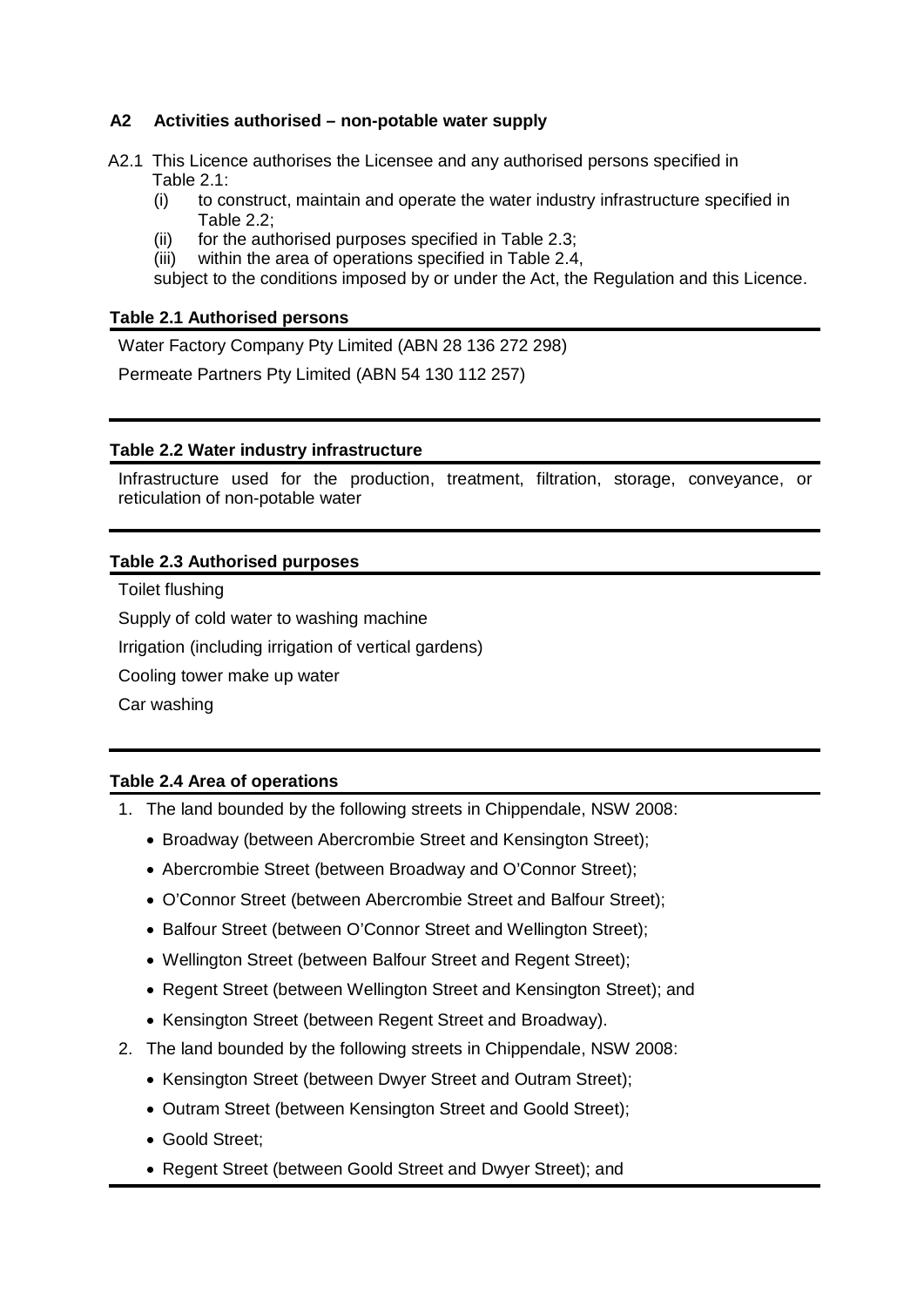- Dwyer Street.
- 3. The following streets in Chippendale, NSW 2008:
	- Broadway (between Abercrombie Street and Kensington Street);
	- Abercrombie Street (between Broadway and O'Connor Street);
	- O'Connor Street (between Abercrombie Street and Balfour Street);
	- Balfour Street (between O'Connor Street and Wellington Street);
	- Wellington Street (between Balfour Street and Regent Street);
	- Regent Street (between Wellington Street and Kensington Street, and between Goold Street and Dwyer Street);
	- Kensington Street (between Regent Street and Broadway);
	- Outram Street (between Kensington Street and Goold Street);
	- Goold Street; and
	- Dwyer Street.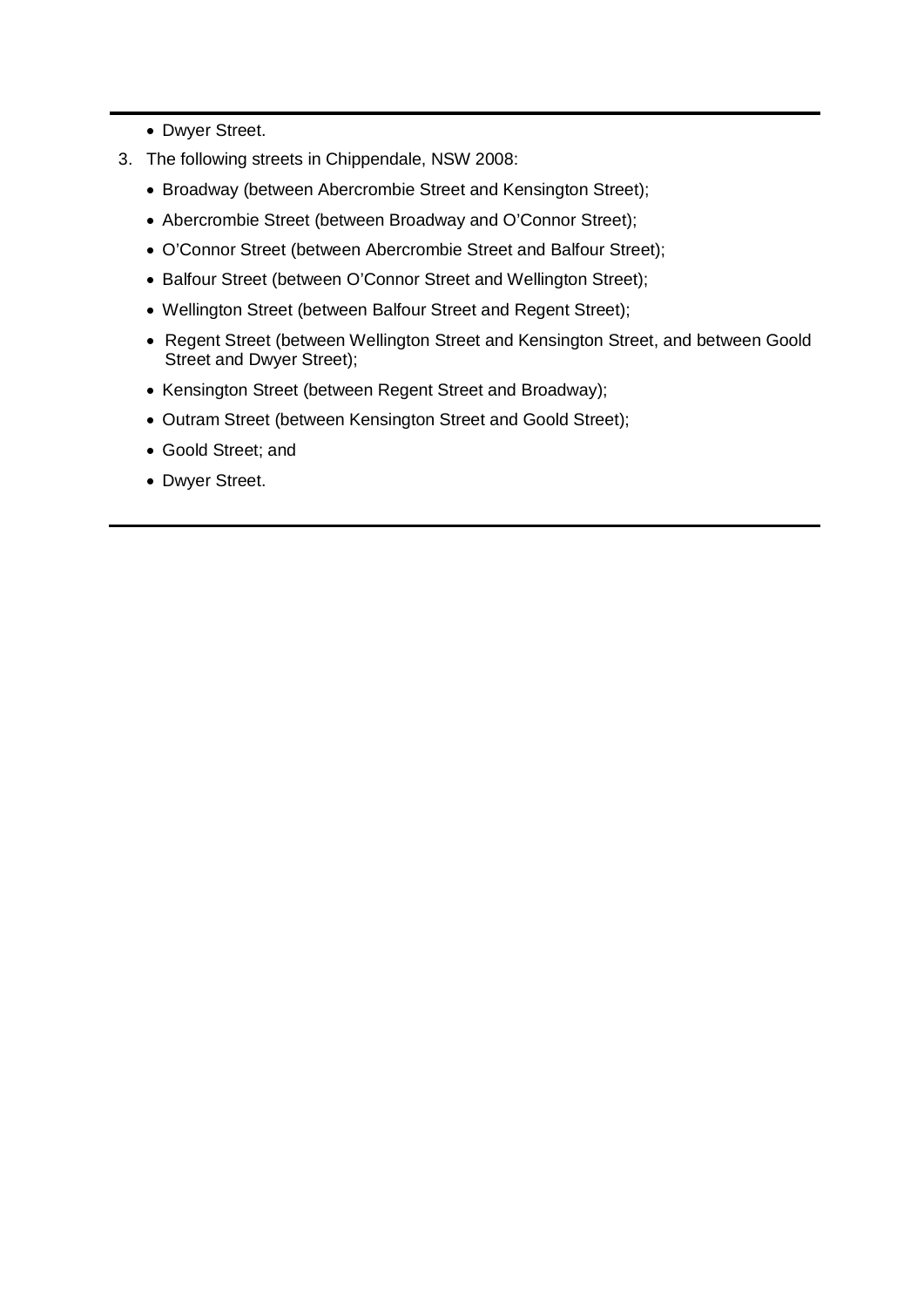#### **A3 Activities authorised – drinking water supply**

- A3.1 This Licence authorises the Licensee and any authorised persons specified in Table 3.1:
	- (i) to construct, maintain and operate the water industry infrastructure specified in Table 3.2;
	- (ii) for the authorised purposes specified in Table 3.3;
	- (iii) within the area of operations specified in Table 3.4,

subject to the conditions imposed by or under the Act, the Regulation and this Licence.

#### **Table 3.1 Authorised persons**

Water Factory Company Pty Limited (ABN 28 136 272 298)

#### **Table 3.2 Water industry infrastructure**

Infrastructure used for the treatment, storage, conveyance, or reticulation of drinking water

#### **Table 3.3 Authorised purposes**

Drinking water and other purposes for which drinking water could be used safely

#### **Table 3.4 Area of operations**

- 1. The land bounded by the following streets in Chippendale, NSW 2008:
	- Broadway (between Abercrombie Street and Kensington Street);
	- Abercrombie Street (between Broadway and O'Connor Street);
	- O'Connor Street (between Abercrombie Street and Balfour Street);
	- Balfour Street (between O'Connor Street and Wellington Street);
	- Wellington Street (between Balfour Street and Regent Street);
	- Regent Street (between Wellington Street and Kensington Street); and
	- Kensington Street (between Regent Street and Broadway).
- 2. The land bounded by the following streets in Chippendale, NSW 2008:
	- Kensington Street (between Dwyer Street and Outram Street);
	- Outram Street (between Kensington Street and Goold Street);
	- Goold Street;
	- Regent Street (between Goold Street and Dwyer Street); and
	- Dwyer Street.
- 3. The following streets in Chippendale, NSW 2008:
	- Broadway (between Abercrombie Street and Kensington Street);
	- Abercrombie Street (between Broadway and O'Connor Street);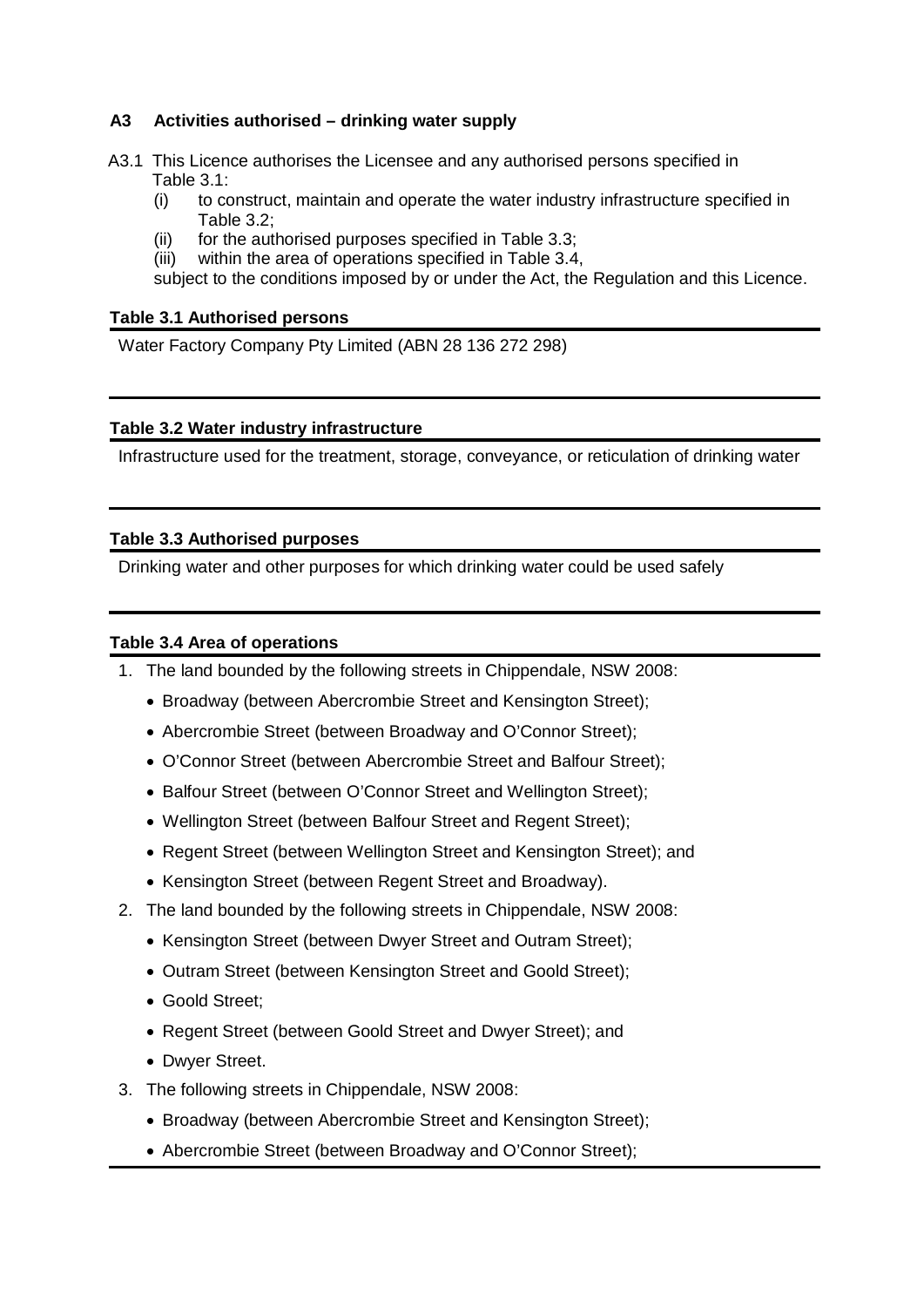- O'Connor Street (between Abercrombie Street and Balfour Street);
- Balfour Street (between O'Connor Street and Wellington Street);
- Wellington Street (between Balfour Street and Regent Street);
- Regent Street (between Wellington Street and Kensington Street, and between Goold Street and Dwyer Street);
- Kensington Street (between Regent Street and Broadway);
- Outram Street (between Kensington Street and Goold Street);
- Goold Street; and
- Dwyer Street.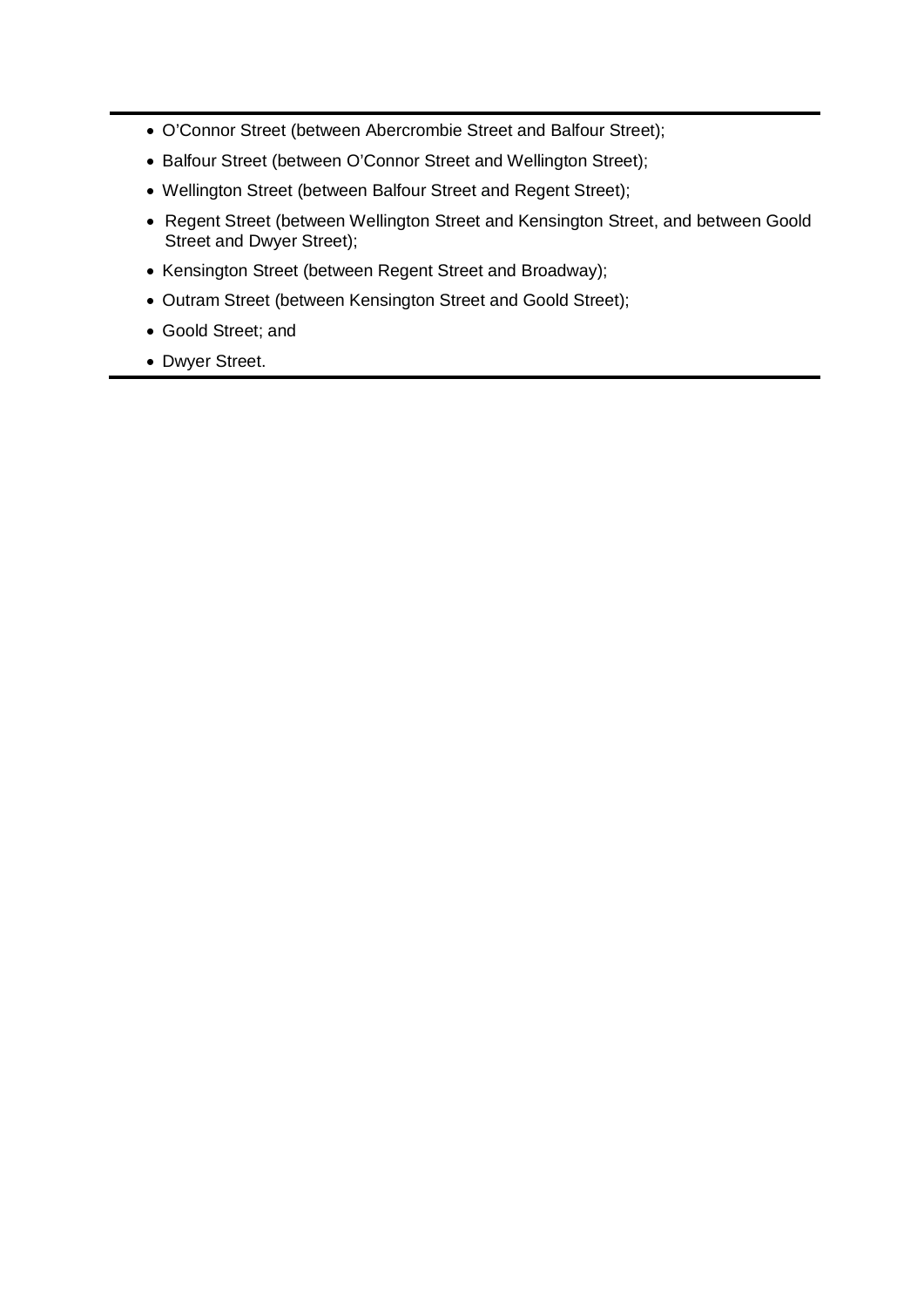#### **INTERPRETATION AND DEFINITIONS**

#### **Interpretation**

In this Schedule A, unless the context requires otherwise:

- (i) the singular includes the plural and vice versa;
- (ii) headings are used for convenience only and do not affect the interpretation of this Schedule A;
- (iii) a reference to a document includes the document as modified from time to time and any document replacing it;
- (iv) a reference to a person includes a natural person and any body or entity whether incorporated or not;
- (v) a reference to a clause is to a clause in this Schedule A;
- (vi) a reference to a schedule is to a schedule to this Licence; and
- (vii) a reference to a law or statute includes regulations, rules, codes and other instruments under it, and consolidations, amendments, re-enactments or replacements of them.

#### **Definitions**

Expressions used in this Schedule A that are defined in the Act or the Regulation have the meanings set out in the Act or the Regulation.

In this Schedule A:

| Act             | means the Water Industry Competition Act 2006;                                |
|-----------------|-------------------------------------------------------------------------------|
| Licence         | means this network operator's licence granted under<br>section 10 of the Act; |
| Licensee        | means the person to whom this Licence is granted;                             |
| <b>Minister</b> | means the Minister responsible for Part 2 of the Act; and                     |
| Regulation      | means the Water Industry Competition (General)<br>Regulation 2008.            |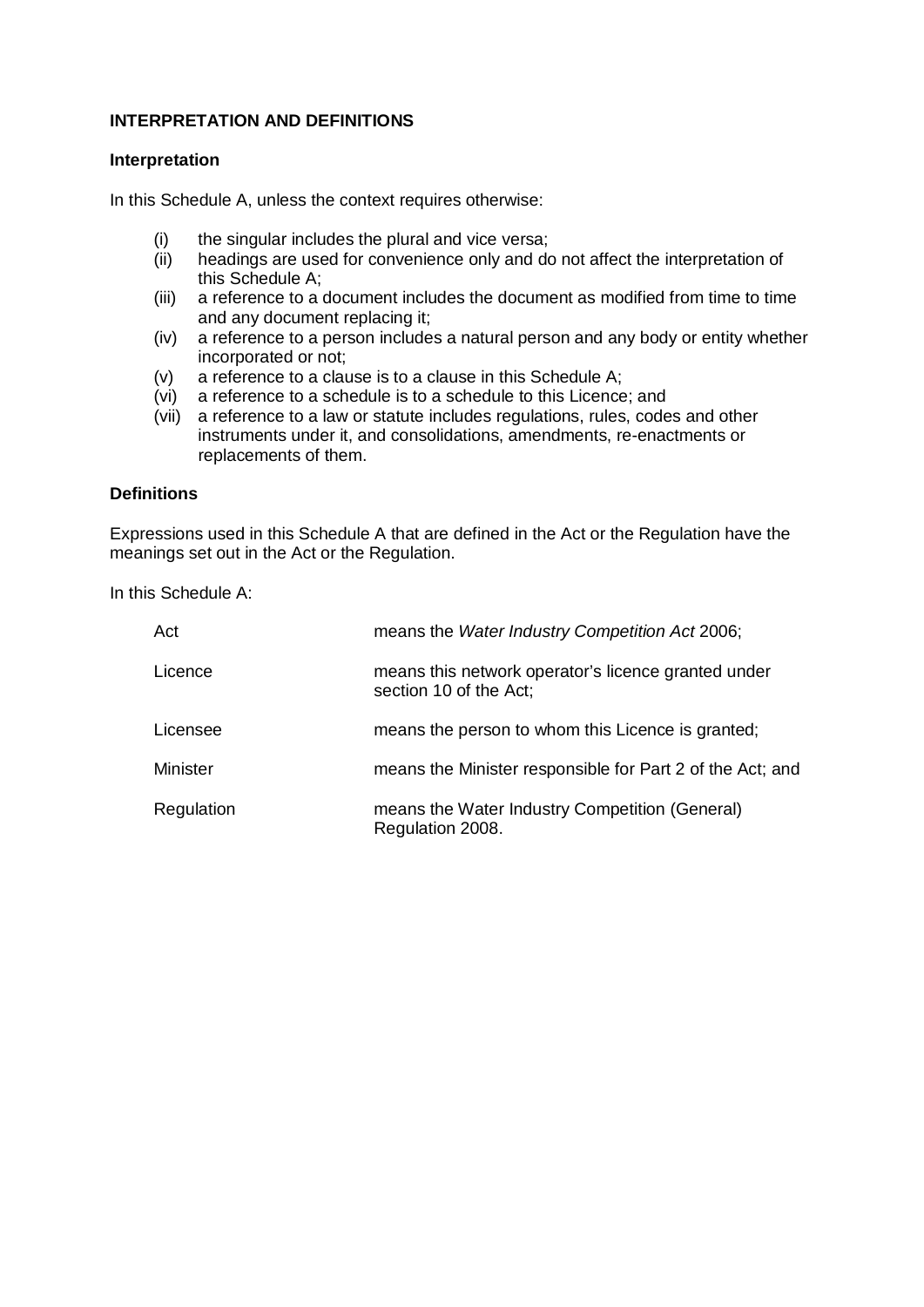### **SCHEDULE B - STANDARD MINISTERIALLY-IMPOSED LICENCE CONDITIONS FOR ALL LICENSED NETWORK OPERATORS UNDER THE ACT**

This schedule sets out the standard conditions which the Minister imposes on the Licensee and all other licensed network operators pursuant to section 13(1)(b) of the Act. In addition to these standard Ministerially-imposed conditions, the Licensee is subject to obligations imposed by the Act, the Regulation and the special Ministerially-imposed licence conditions set out in Schedule A. The Minister may vary the conditions in this schedule or impose new conditions, provided there is no inconsistency with the conditions imposed on the Licensee by the Act or the Regulation.

#### **B1 Ongoing capacity to operate**

B1.1 The Licensee must have the technical, financial and organisational capacity to carry out the activities authorised by this Licence. If the Licensee ceases to have this capacity, it must report this to IPART immediately in accordance with the Reporting Manual.

#### **B2 Obtaining appropriate insurance**

- B2.1 Before commencing commercial operation of the Specified Water Industry Infrastructure under this Licence, the Licensee must:
	- a. obtain insurance that is appropriate for the size and nature of the activities authorised under this Licence;
	- b. provide a copy of each certificate of currency of the insurance obtained to IPART; and
	- c. demonstrate that the insurance obtained is appropriate for the size and nature of the activities authorised under this Licence by providing a report to IPART from an Insurance Expert that:
		- i. certifies that in the Insurance Expert's opinion, the type and level of the insurance obtained by the Licensee is appropriate for the size and nature of the activities authorised under the Licence; and
		- ii. is in the form prescribed IPART.

#### **B3 Maintaining appropriate insurance**

- B3.1 The Licensee must maintain insurance that is appropriate for the size and nature of the activities authorised under this Licence.
- B3.2 The Licensee must provide a copy of each certificate of currency of the insurance maintained by the Licensee to IPART in accordance with the Reporting Manual.
- B3.3 Whenever there is a change in the type, or level of insurance held by the Licensee in relation to the activities authorised under this Licence, the Licensee must provide a copy of the certificate of currency to IPART within 10 days of the change being made.
- B3.4 From time to time when requested in writing by IPART, the Licensee must provide a report to IPART, in the manner, form and time specified by IPART, from an Insurance Expert certifying that in the Insurance Expert's opinion the type and level of the insurance held by the Licensee is appropriate for the size and nature of the activities authorised under this Licence.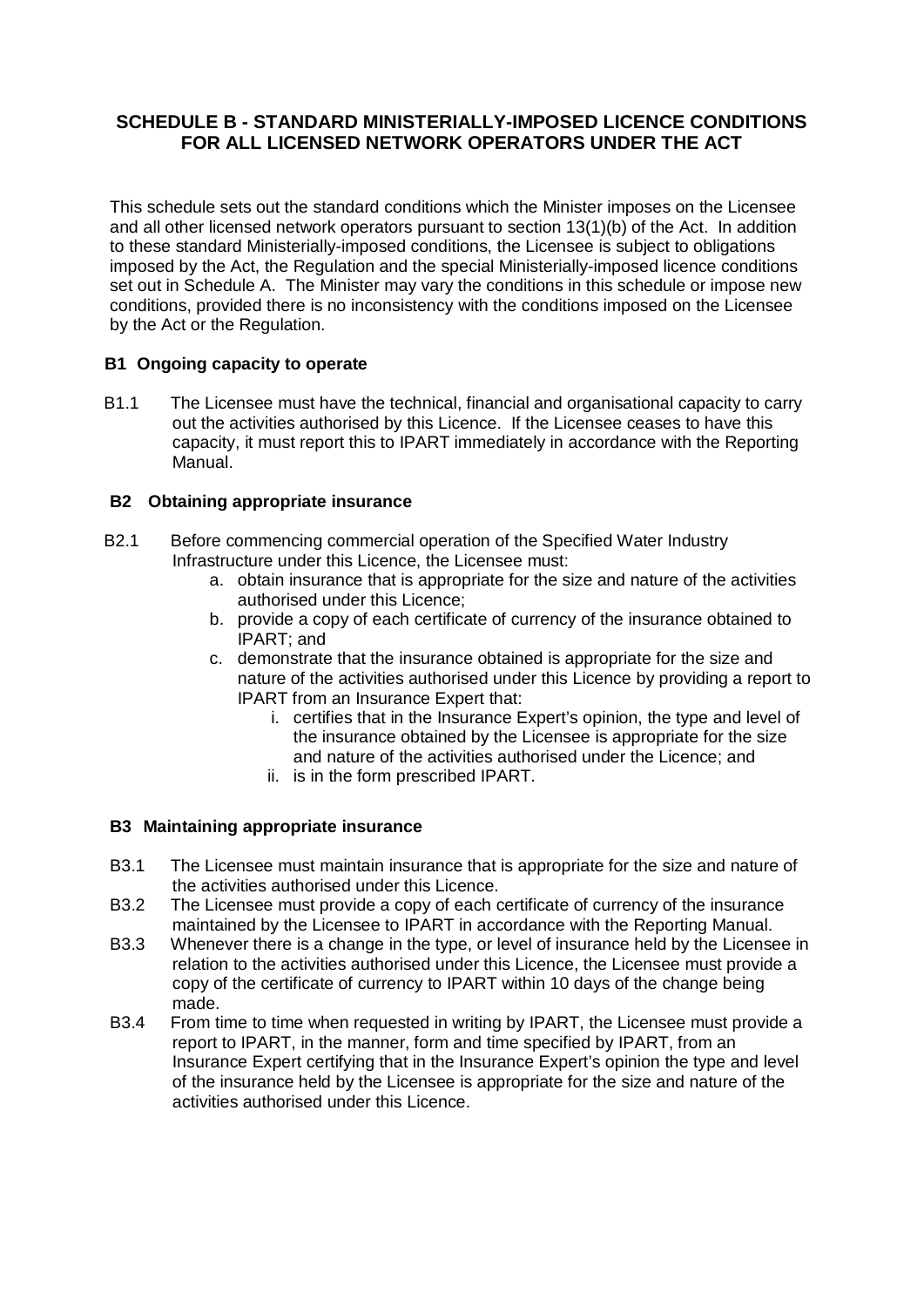#### **B4 Complying with NSW Health requirements**

- B4.1 The Licensee must carry out the activities authorised by this Licence in compliance with any requirements of NSW Health that:
	- (i) IPART has agreed to; and
	- (ii) are notified from time to time to the Licensee by IPART in writing.

#### **B5 Complying with Audit Guidelines from IPART**

B5.1 The Licensee must comply with any Audit Guidelines issued by IPART.

#### **B6 Reporting in accordance with the Reporting Manual**

B6.1 The Licensee must prepare and submit reports in accordance with the Reporting Manual.

#### **B7 Reporting information in relation to the Register of Licences**

- B7.1 Within 14 days of any change in relation to the following, the Licensee must notify IPART, and provide details, of the change in accordance with the Reporting Manual:
	- (i) any source from which the water handled by the Specified Water Industry Infrastructure is derived;
	- (ii) the Authorised Purposes of the water handled by the Specified Water Industry Infrastructure;
	- (iii) the identity of each licensed retail supplier or public water utility that has access to the infrastructure services provided by the Specified Water Industry Infrastructure for the purpose of supplying water to its customers; and
	- (iv) any other water infrastructure to which the Specified Water Industry Infrastructure is connected.
	- (v) the identity of each licensed retail supplier or public water utility that has access to infrastructure services provide by the Specified Water Industry Infrastructure for the purpose of providing sewerage services to its customers;
	- (vi) any other sewerage infrastructure to which the Specified Water Industry Infrastructure is connected; and
	- (vii) the arrangements for the disposal of waste from the Specified Water Industry Infrastructure.

#### <span id="page-10-0"></span>**B8 Monitoring**

- B8.1 The Licensee must undertake any monitoring that is required for the purposes of this Licence, any Plan, or the Regulation in accordance with this clause [B8.](#page-10-0)
- B8.2 The Licensee must keep the following records of any samples taken for monitoring purposes specified in the Water Quality Plan:
	- (i) the date on which the sample was taken;
	- (ii) the time at which the sample was collected;
	- (iii) the point or location at which the sample was taken; and
	- (iv) the chain of custody of the sample (if applicable).
- B8.3 The Licensee must ensure that analyses of all samples taken for the purposes of Verification Monitoring are carried out by a laboratory accredited for the specified tests by an independent body that is acceptable to NSW Health, such as the National Association of Testing Authorities or an equivalent body.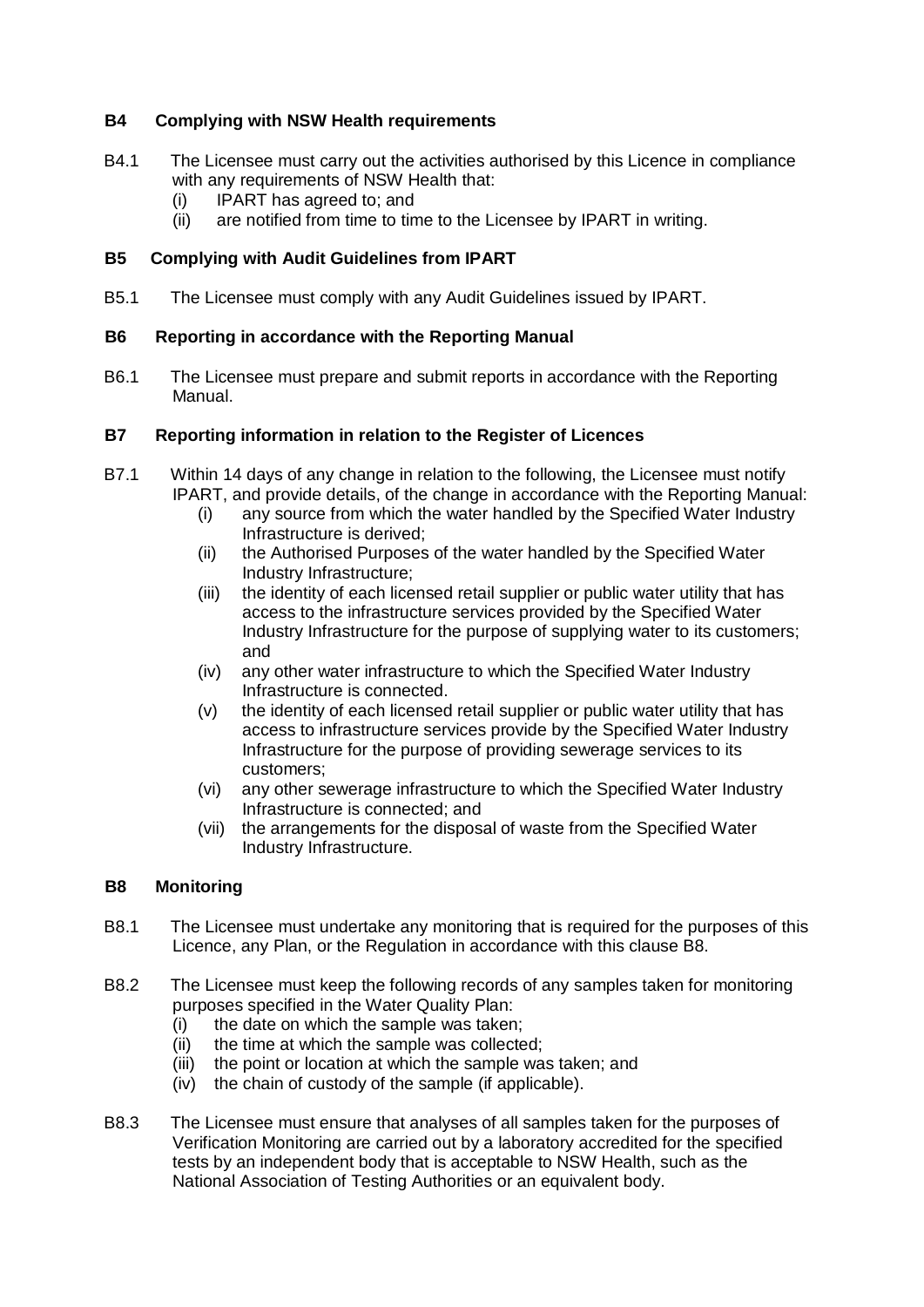#### **B9 Provision of copy of Plan**

B9.1 Whenever the Licensee makes a significant amendment to a Plan, the Licensee must provide a copy of the amended Plan to IPART at the same time that it provides a copy to the approved auditor engaged to prepare a report as to the adequacy of the amended Plan, as required under the Regulation.

#### <span id="page-11-0"></span>**B10 Delineating responsibilities – interconnections**

- <span id="page-11-2"></span>B10.1 If a code of conduct has not been established under clause 25 of the Regulation, the Licensee must establish a code of conduct (**Licensee's Code of Conduct**) in accordance with this clause [B10.](#page-11-0)
- <span id="page-11-1"></span>B10.2 The Licensee's Code of Conduct must set out the respective responsibilities of:
	- (i) the Licensee; and<br>(ii) each licensed netw
	- each licensed network operator, licensed retail supplier and/or public water utility that constructs, maintains or operates any other water industry infrastructure in the Specified Area of Operations,
	- by, at a minimum, providing for:
	- (iii) if the Specified Water Industry Infrastructure is connected to any other water industry infrastructure, who is responsible for repairing, replacing or maintaining any pipes, pumps, valves, storages or other infrastructure connecting the Specified Water Industry Infrastructure to the other water industry infrastructure;
	- (iv) who is responsible for water quality;
	- (v) who is liable in the event of the unavailability of water;
	- (vi) who is liable in the event of failure of the Specified Water Industry Infrastructure;
	- (vii) the fees and charges payable in respect of the use of the Specified Water Industry Infrastructure; and
	- (viii) who is responsible for handling customer complaints.
- B10.3 (a) Before the Licensee brings the Specified Water Industry Infrastructure into commercial operation, the Licensee's Code of Conduct must be agreed in writing between the Licensee and the other licensed network operators, licensed retail suppliers and/or public water utilities referred to in clause [B10.2.](#page-11-1)

(b) *[Not applicable]*

B10.4 The Licensee must not contravene the Licensee's Code of Conduct to the extent that it makes the Licensee responsible or liable for the matters set out in it.

#### **B11 Notification of changes to end-use**

B11.1 *[*Not *applicable]*

#### **B12 Notification of changes to Authorised Person**

B12.1 If an Authorised Person ceases, proposes to cease or receives notification to cease providing any of the services relating to the activities authorised by this Licence, the Licensee must provide IPART with written notice as soon as practicable but no later than 28 days before the date of cessation of the services. The written notice must include details of how the services previously undertaken by the Authorised Person will continue to be undertaken.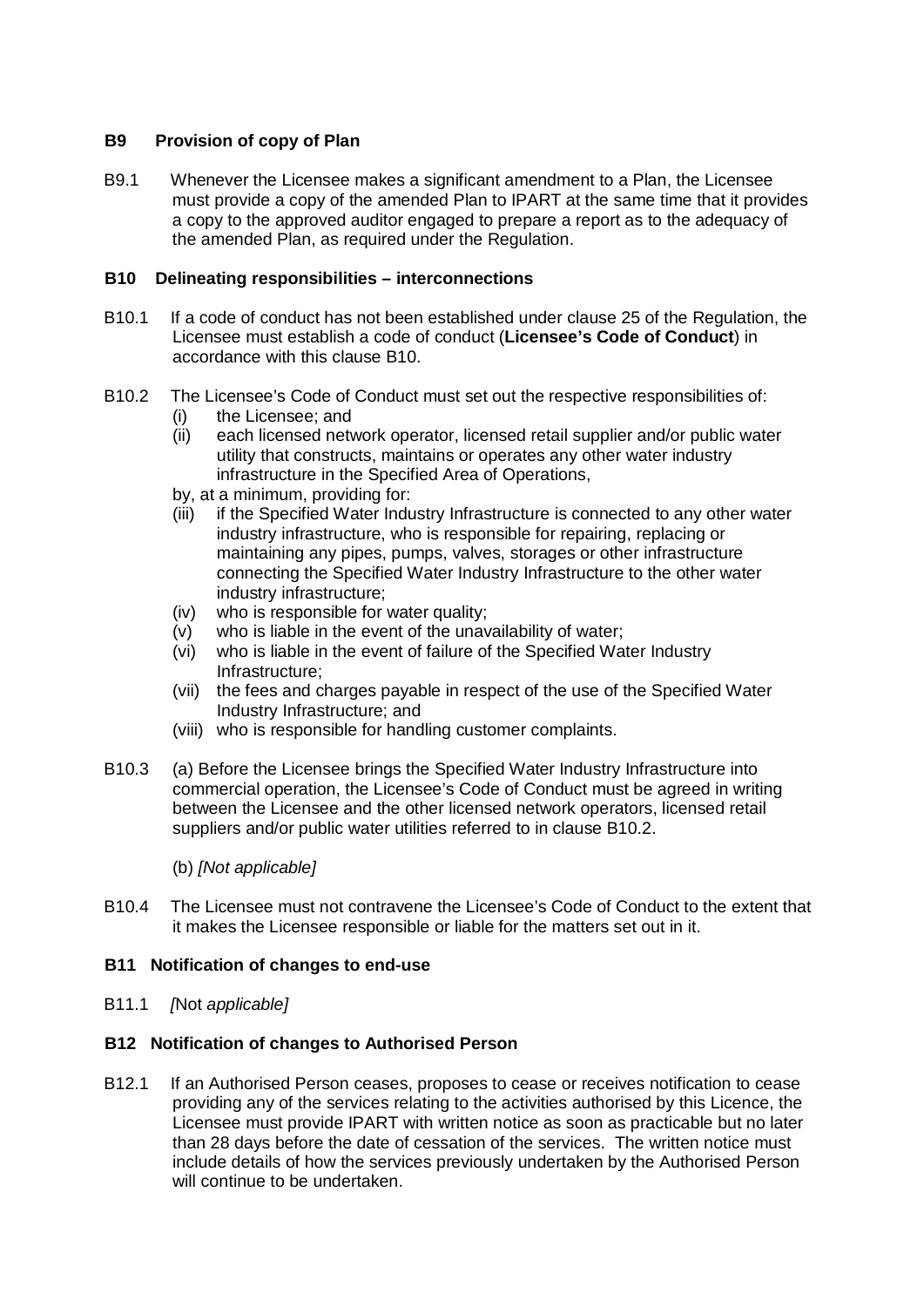#### **B13 Notification of commercial operation**

B13.1 The Licensee must notify IPART in writing that it has brought the Specified Water Industry Infrastructure into commercial operation within 10 days of the Licensee bringing the Specified Water Industry Infrastructure into commercial operation.

#### **INTERPRETATION AND DEFINITIONS**

#### **Interpretation**

In this Schedule B, unless the context requires otherwise:

- (i) the singular includes the plural and vice versa;
- (ii) headings are used for convenience only and do not affect the interpretation of this Schedule B;
- (iii) a reference to a document includes the document as modified from time to time and any document replacing it;
- (iv) a reference to a "person" includes a natural person and any body or entity whether incorporated or not;
- (v) a reference to a clause is to a clause in this Schedule B;
- (vi) a reference to a schedule is to a schedule to this Licence; and
- (vii) a reference to a law or statute includes regulations, rules, codes and other instruments under it, and consolidations, amendments, re-enactments or replacements of them.

#### **Definitions**

Expressions used in this Schedule B that are defined in the Act or the Regulation have the meanings set out in the Act or the Regulation.

In this Schedule B:

| Act                        | means the Water Industry Competition Act 2006;                                                                                                                                                                                                                                                                                      |
|----------------------------|-------------------------------------------------------------------------------------------------------------------------------------------------------------------------------------------------------------------------------------------------------------------------------------------------------------------------------------|
| <b>Audit Guidelines</b>    | means the document entitled "Audit Guideline - Water<br>Industry Competition Act 2006" which is produced by<br><b>IPART</b> and is available on IPART's website at<br>www.ipart.nsw.gov.au, and any other guidelines issued by<br>IPART in relation to audits under the Act;                                                        |
| <b>Authorised Person</b>   | means the authorised persons specified in each of<br>Schedule A, clause A1, Table 1.1; Schedule A, clause<br>A2, Table 2.1; and Schedule A, clause A3, Table 3.1;                                                                                                                                                                   |
| <b>Authorised Purposes</b> | means the authorised purposes specified in each of<br>Schedule A, clause A1, Table 1.3; Schedule A, clause<br>A2, Table 2.3; and Schedule A, clause A3, Table 3.3;                                                                                                                                                                  |
| Insurance Expert           | means an insurance broker which holds an Australian<br>financial services licence under Part 7.6 of the<br>Corporations Act 2001 (Cth) (Corporations Act) that<br>authorises the broker to provide financial product advice<br>for, and deal in, contracts of insurance within the meaning<br>of Chapter 7 of the Corporations Act. |